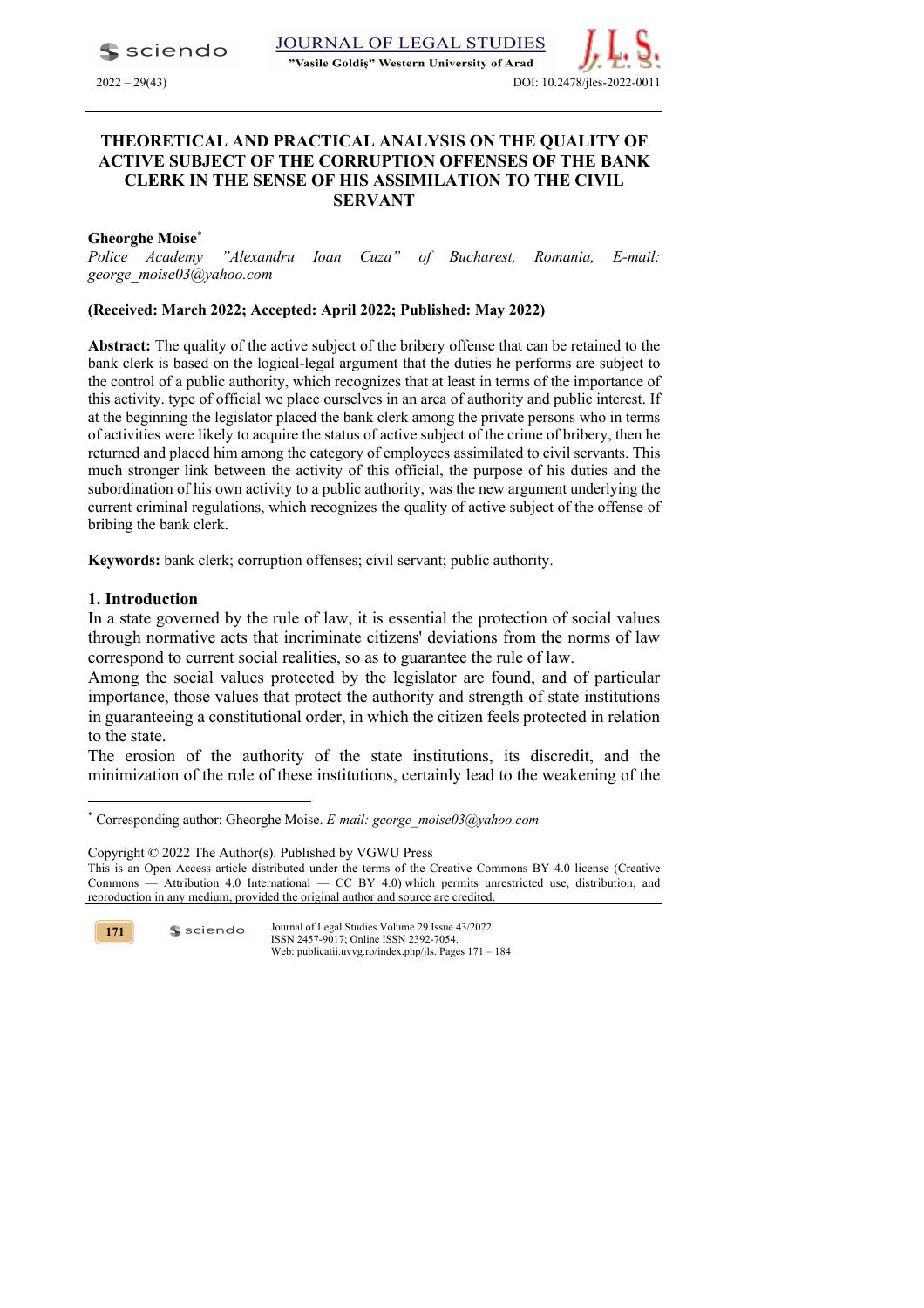

**JOURNAL OF LEGAL STUDIES** "Vasile Goldis" Western University of Arad



#### **Moise, G., (2022)**

*Theoretical and Practical Analysis on the Quality of Active Subject of the Corruption Offenses of the Bank Clerk in the Sense of His Assimilation to the Civil Servant* 

citizens' trust in the state, as a protectionist entity, and allow the appearance of randomness and imbalance in daily social life.

This situation of harassment and distrust of citizens in state institutions, as well as the diminution of guarantees regarding the observance of fundamental rights and freedoms in connection with the activities of state institutions are most often based on the phenomenon of corruption encountered among employees of these institutions. two other major phenomena encountered in everyday reality: the lack of staff and the deprofessionalization, for the most part, of staff in public institutions.

If the lack of staff can be seen as a somewhat objective phenomenon, generated by disinterest in certain professions and/or public institutions, coupled with unattractive pay, the other two phenomena, namely corruption and deprofessionalization of staff are predominantly subjective and exacerbated by those many times. Not infrequently, the loading of the apparatus of public institutions with unqualified personnel is due to their employment as a result of committing corruption offenses.

This, then, is one of the mediated effects of corruption offenses, which ultimately lead to a weakening of state institutions, a lack of public confidence in them, and a lack of protection for citizens by the state.

In our study, we aim to present the theoretical and practical aspects of corruption offenses encountered in an essential area of the market economy, an undeniable topicality, namely the banking system.

# **2. Theoretical analysis**

The theoretical analysis highlights the concern of the Romanian legislator to criminalize the behavior of employees within banking institutions, those who hold the status of a bank clerk in relation to beneficiaries of banking services, individuals, or legal entities. The need for a new regulation in this field, by assimilating the corruption offenses of the bank clerk with those of the civil servant and, implicitly, the acquisition of the former as an active subject of corruption offenses, arose from the innumerable damages created to the banking system by its own workers. which sought to cover personal interests. In almost all cases, the damage could not be recovered or, in one form or another, was borne by all citizens, either by the emergence of more rigid and expensive banking policies or by the state covering the damages as a result of the fact that the disruption of these social relations through the "earthquake" brought about by the disappearance of some banking institutions generated both social movements and real economic "tsunamis", exemplifying in this sense the disappearance of BANCOREX or ALBINA banks.

From a theoretical point of view, it is observed that in the new conception of the Criminal Code [1], the legislator reconfigured the notion of civil servant, being attached to the civil servant himself a special category, respectively that of



 $s$  sciendo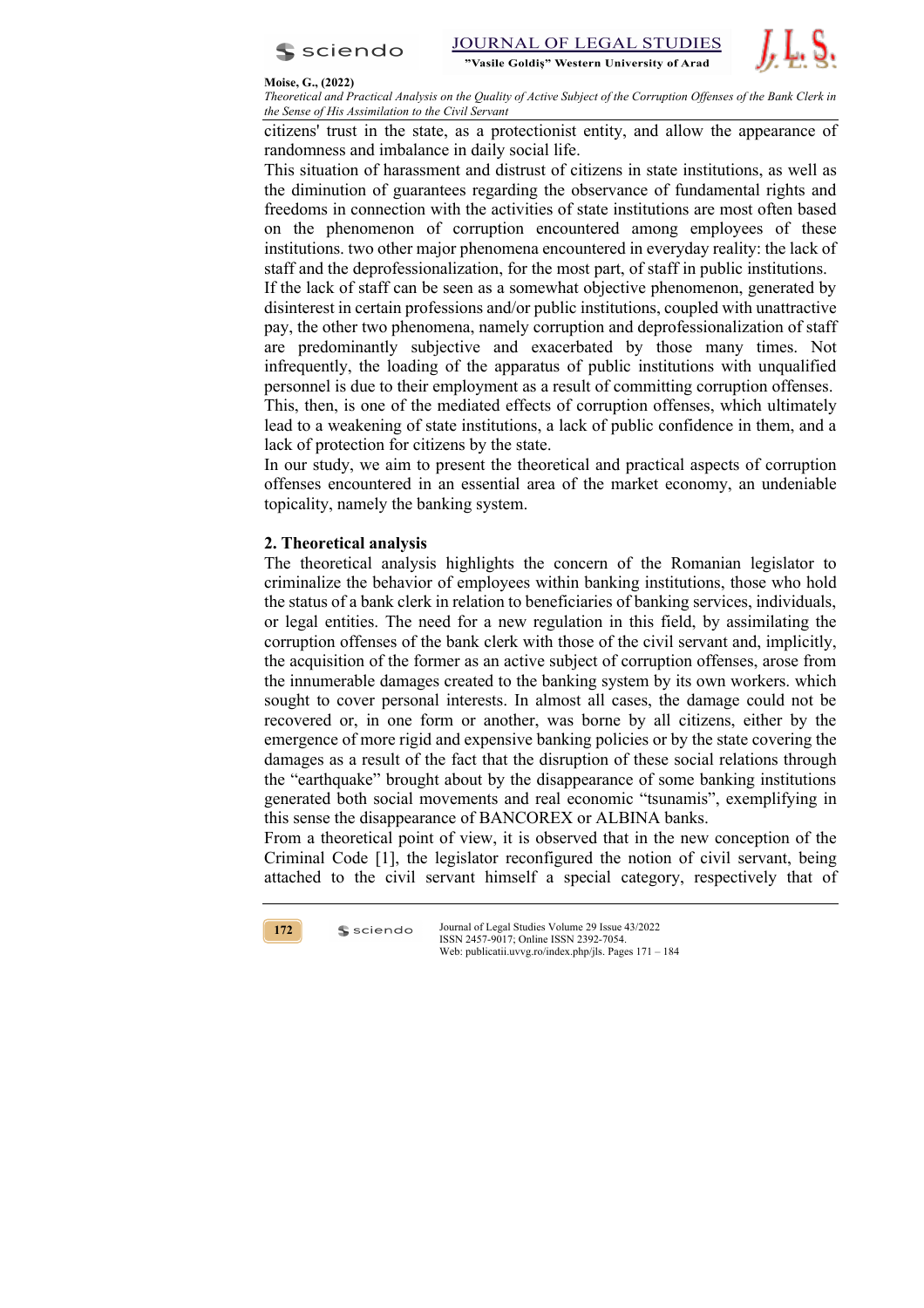

"Vasile Goldis" Western University of Arad



### **Moise, G., (2022)**

*Theoretical and Practical Analysis on the Quality of Active Subject of the Corruption Offenses of the Bank Clerk in the Sense of His Assimilation to the Civil Servant* 

assimilated officials. In this sense, art. 175 para. 2 C. Code stipulates that "is considered a civil servant, within the meaning of the criminal law, the person who exercises a service of public interest for which he has been invested by public authorities or who is subject to their control or supervision regarding the performance of that public service".

Given the specificity of the activities carried out by persons included in this category, the explanatory memorandum [2] of the Criminal Code states that only those situations aimed at non-fulfillment, delay in fulfilling an act regarding its legal duties, or performing an act contrary to them are incriminated duties in order to gain personal benefits directly or indirectly.

From the economy of the above-mentioned text of the law, it was concluded that a private sector worker is assimilated into civil servant if 3 conditions are met cumulatively, two common and one alternative [3], as follows: the person to perform a service of public interest; the performance of that public service to be subject to control or supervision over the duties performed by the worker; control/supervision to be exercised by a public authority with responsibilities in the field of activity of the official subject to control or supervision.

We appreciate that the legislator has found and justified his new approach, in the sense that, although these persons do not have the quality of civil servants themselves, they exercise specific attributes of public authority, delegated by state authorities by an act, for which they submit. its control.

Relating to the daily reality, the Romanian legislator, through the new amendments, wanted to exclude certain categories of freelancers, such as notaries public and bailiffs, from the sphere of potential active subjects of the crime of bribery.

Within the criminal legal relations within the meaning of art. 175 para. 2 of C. Code a number of legal issues have been raised regarding the assimilation of certain categories of private-sector workers to civil servants when their qualification as active subjects of corruption offenses has been questioned.

In this situation is the bank worker, who carries out his activity on the basis of an individual employment contract concluded as a result, on the one hand, of the manifestation of will of the two contracting parties, respectively employee and employee, and on the other hand of the fulfillment of the legal conditions for employment by the candidate for the position of bank clerk. This legal situation is clearly regulated by the Labor Code [4] and is not subject to the specific regulations of civil servants as defined by them, as well as their employment relationships by the Administrative Code [5].

A theoretical explanation is therefore needed to argue why these workers, although not having a concrete capacity as civil servants, are nevertheless assimilated to this

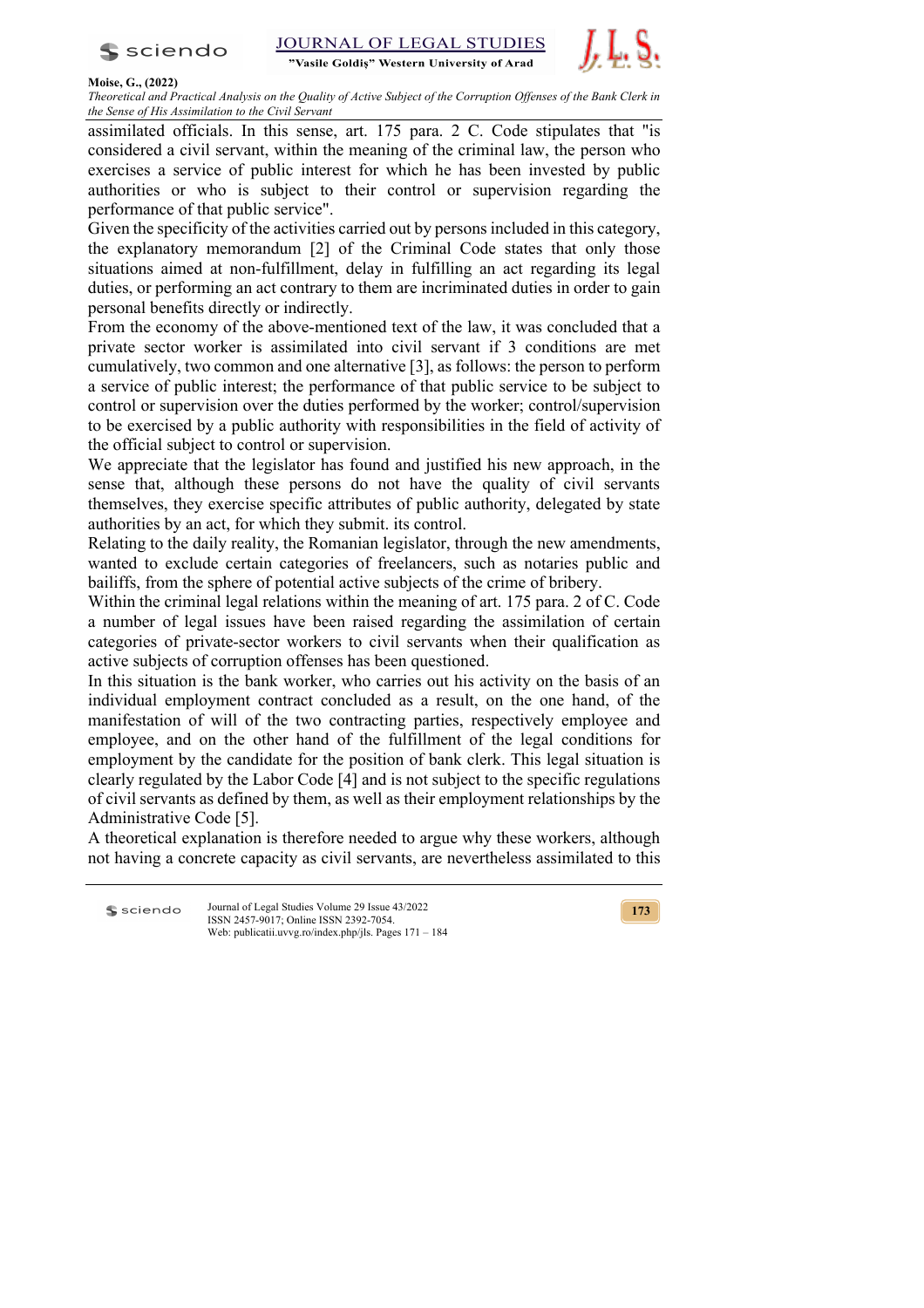



*Theoretical and Practical Analysis on the Quality of Active Subject of the Corruption Offenses of the Bank Clerk in the Sense of His Assimilation to the Civil Servant* 

category. The previous statement showed that the exercise by these officials of specific tasks to public authorities, following delegations of tasks of state authorities to banking institutions, and the right of state authorities to control banking are essential and sufficient elements to achieve this. assimilation between the two professional categories of employees. The details of the two conditions will be the subject of this study in the later part of it.

Relevant for understanding this category of civil servants is Decision no. 20/2014 of the HCCJ - Panel for resolving legal issues in criminal matters [6], which stipulated that individuals receiving a national or local public service, economic or sociocultural, in management, acquire the character of public utility, being included in the scope of assimilated civil servants, if the performance of the service seeks to meet the needs of general interest and if it reveals, directly or indirectly, a public authority.

It is noted that the judges of the Supreme Court interpreted the term "public service" in a broader sense than the provisions of the Administrative Code, coming, in a justified and beneficial way to understand this phrase, with details on the area of service to be public ( at least locally, if not nationally), but also of the content of these services of economic, social, cultural nature, which serve general needs, ie they present a public utility. These clarifications, in our opinion, have clarified from a legal point of view the connection between the two professional categories, bank clerk and civil servant, which, performing services of a certain importance, allowed the criminal legislator to assimilate them and at the same time recognize the quality of the subject. corruption offenses, when the constituent elements of one of these types of offenses charged to the bank official are met.

Regarding the persons who practice liberal professions, the HCCJ specified that, starting from the special regulatory provisions, the analysis of the achievement of the conditions provided by art. 175 para. 2 of C. Code it will be done for each professional category separately.

Also, Decisions no. 790/2016 [7] and no. 489/2016 [8] of the Constitutional Court of Romania reveals that if a person carries out his activity for a legal person that provides a service of public interest and is subject to the control and supervision of a public authority, he becomes a civil servant, within the meaning of art. 175 para. 2 C. Code.

In the sense of those retained in the aforementioned decisions, which, analyzing the legislative and constitutional accuracy of art. 175 para. 2 of the C. Code, the quality of civil servant of the bank clerk was established as a certainty, being necessary and sufficient the state of fact attesting that his activity carried out within a legal person is subject to public control and supervision, not being necessary and nor is it appropriate for each of these persons (bank officials) to be subordinated, controlled



 $s$  sciendo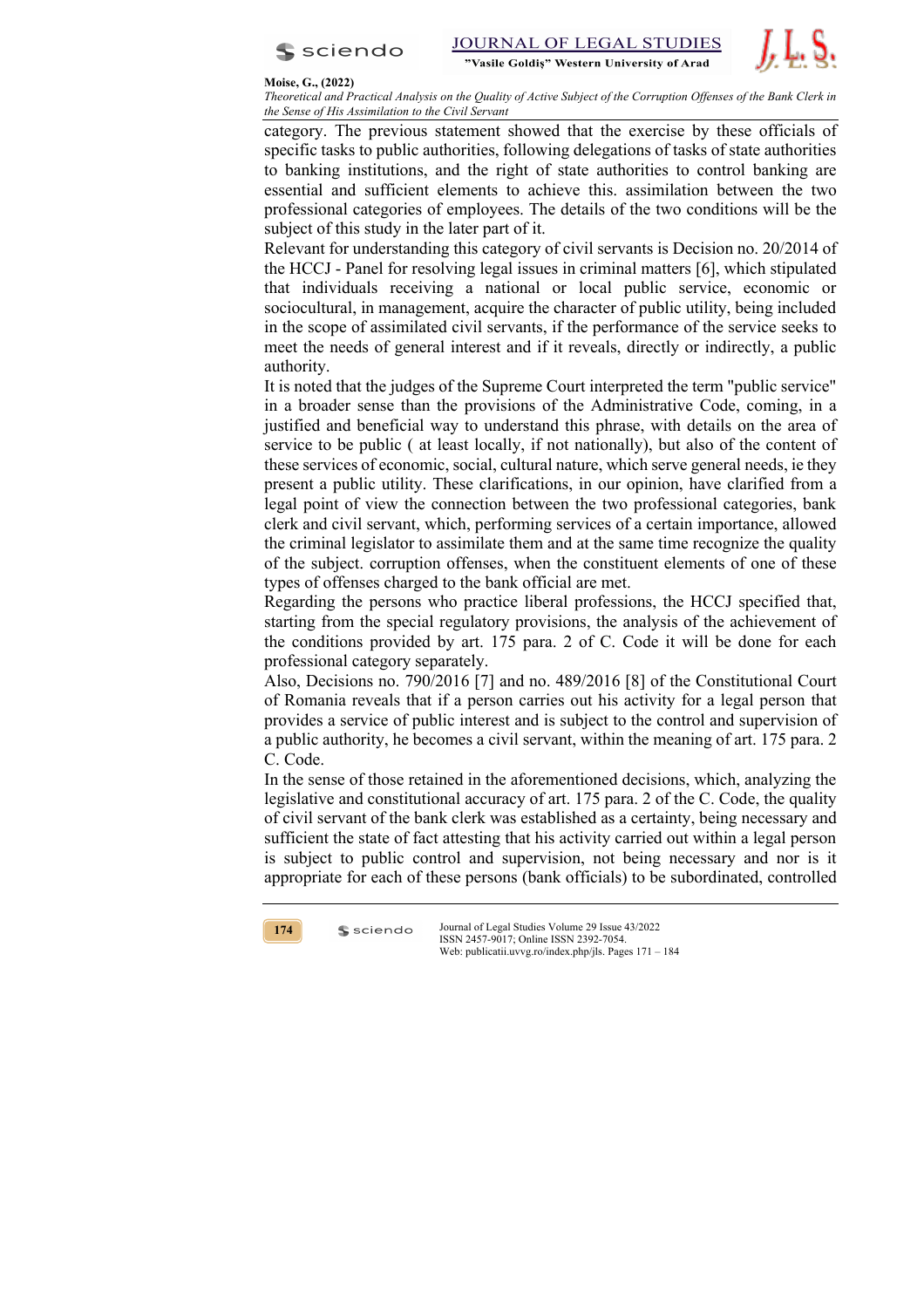

"Vasile Goldis" Western University of Arad



### **Moise, G., (2022)**

*Theoretical and Practical Analysis on the Quality of Active Subject of the Corruption Offenses of the Bank Clerk in the Sense of His Assimilation to the Civil Servant* 

and supervised by the National Bank of Romania as a precisely determined natural person. We agree with the decision of the Constitutional Court of Romania and appreciate that the bank clerk employed by a privately held banking company that was authorized by the National Bank of Romania and whose activities are subject to monitoring and control by the National Bank of Romania is a civil servant in the sense established by the criminal legislator. 175 para. 2 of C. Code.

Due to the specifics of certain liberal professions, a distinction must be made between authorization and investment, in the sense that we agree with the doctrine [9] that "authorization" derives from the right to exercise a profession, given by the competent body, and "investment" comes from a public authority, which has granted it for the purpose of exercising a service of public interest.

In order to establish whether a certain person has the quality of civil servant, in the sense established by art. 175 para. 2 C. Code, three criteria can be applied [10]. The first criterion relates to the express mention in the Constitution of the public authority of investment, control, or supervision of the performance of the service of public interest, the second concerns the distinction between investment, control, or supervision, which must exclusively concern the exercise of that public service and granting the right to practice of the profession in the field of competence required for the performance of that public service, and the last criterion requires that there be no service relations between the public authority and the person authorized to perform the public service, established on the basis of an individual or collective employment contract. If there are such reports, the person will be included either in the category of civil servants provided by art. 175 para. 1 C. Code, or in the category of private officials, provided by art. 308 C. Code.

Compared to the theoretical aspects found in the provisions of the new criminal regulations or in the opinions of specialists in the field, as well as in the interpretation given by the HCCJ judges, we notice that the judicial practice was characterized by a sinusoidal aspect in the approach. art. 175 C. Code.

In this sense, after the entry into force of the Criminal Code, it was noted that only the officials of a bank with state capital can be included in the category of civil servants provided by art. 175 para. 1 lit. c from C. Code [11], and those of privately held banks were included in the sphere of private ones [12]. Only later, in the new interpretation we referred to, were the officials from the banks with private capital assimilated, like the officials from the public banks, to the professional category of the civil servants.

Thus, in order to support the first approach, regarding the private character of the bank officials, the provisions of GEO no. 37/2011 [13], by which the banks were recognized as public interest entities, an insufficient feature from the point of view

Journal of Legal Studies Volume 29 Issue 43/2022 **S** sciendo ISSN 2457-9017; Online ISSN 2392-7054. Web: publicatii.uvvg.ro/index.php/jls. Pages 171 – 184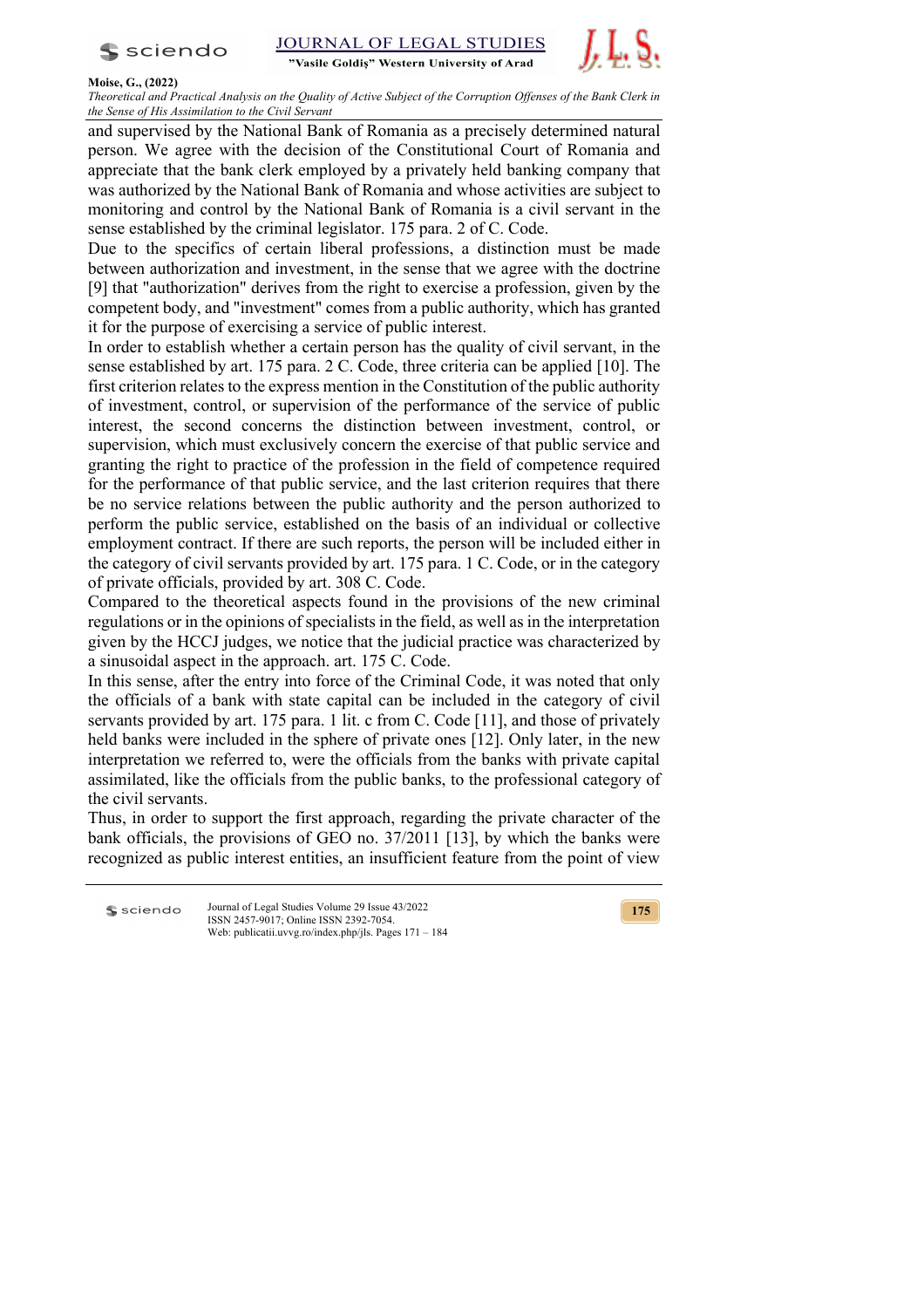

**STUDIES JOURNAL OF LEGAL** "Vasile Goldis" Western University of Arad



### **Moise, G., (2022)**

*Theoretical and Practical Analysis on the Quality of Active Subject of the Corruption Offenses of the Bank Clerk in the Sense of His Assimilation to the Civil Servant* 

of criminal law for their inclusion in the category of assimilated civil servants. At the same time, an essential element was the non-inclusion of the National Bank of Romania (NBR) in the category of public authorities, even if the NBR exercises supervision over banking, which is also insufficient to qualify the bank's employees as assimilated civil servants.

With regard to the need for the person to be invested with the performance of the public service or to exercise the service of public interest under the control or supervision of a public authority, it was assessed that the employee of a bank with fully private capital does not meet the condition service of public interest, it carrying out its activity on the basis of an employment contract concluded with the bank with fully private capital, a situation which does not amount to an investment for the exercise of a service of public interest.

# **3. Practical aspects**

Following the pronouncement of these decisions, the HCCJ - Panel for resolving legal issues in criminal matters, by Decision no. 18/2017 [14], established that the bank clerk who carries out his activity in a bank whose capital is entirely private, but which is authorized by the NBR and is under the supervision of this institution, acquires the quality of civil servant, in a criminal sense, in accordance with the provisions of art. 175 para. 2 of C. Code.

Regarding the condition of exercising a service of public interest, the panel highlighted that the activities carried out by credit institutions require special attention paid by the state, which is manifested by the regime of authorization, regulation and jurisprudential supervision of institutions, activities carried out by the NBR. a public institution, independent, but also by the imperative character of the provisions of the normative acts in the banking field, where there is an established monopoly regarding the development of these specific activities.

Also, the Panel for resolving legal issues also assessed that the banking activity carried out by a bank with fully private capital is one of public interest, being defined in the provisions of art. 7 para. 1 point 1 of GEO no. 99/2006 [15] and which involves, on the one hand, attracting deposits or other repayable funds from the population, and on the other hand, granting loans on own account. Thus, banks with fully private capital carry out activities that go beyond the sphere of private interest and are in the sphere of public interest, which is why they are included in the legal entities that exercise a service of public interest.

From the provisions of Law no. 58/1998 [16] regarding the banking activity, corroborated with those of GEO no. 99/2006, it results that the NBR exercises the control or supervision of banks and credit institutions, Romanian legal entities.



 $s$  sciendo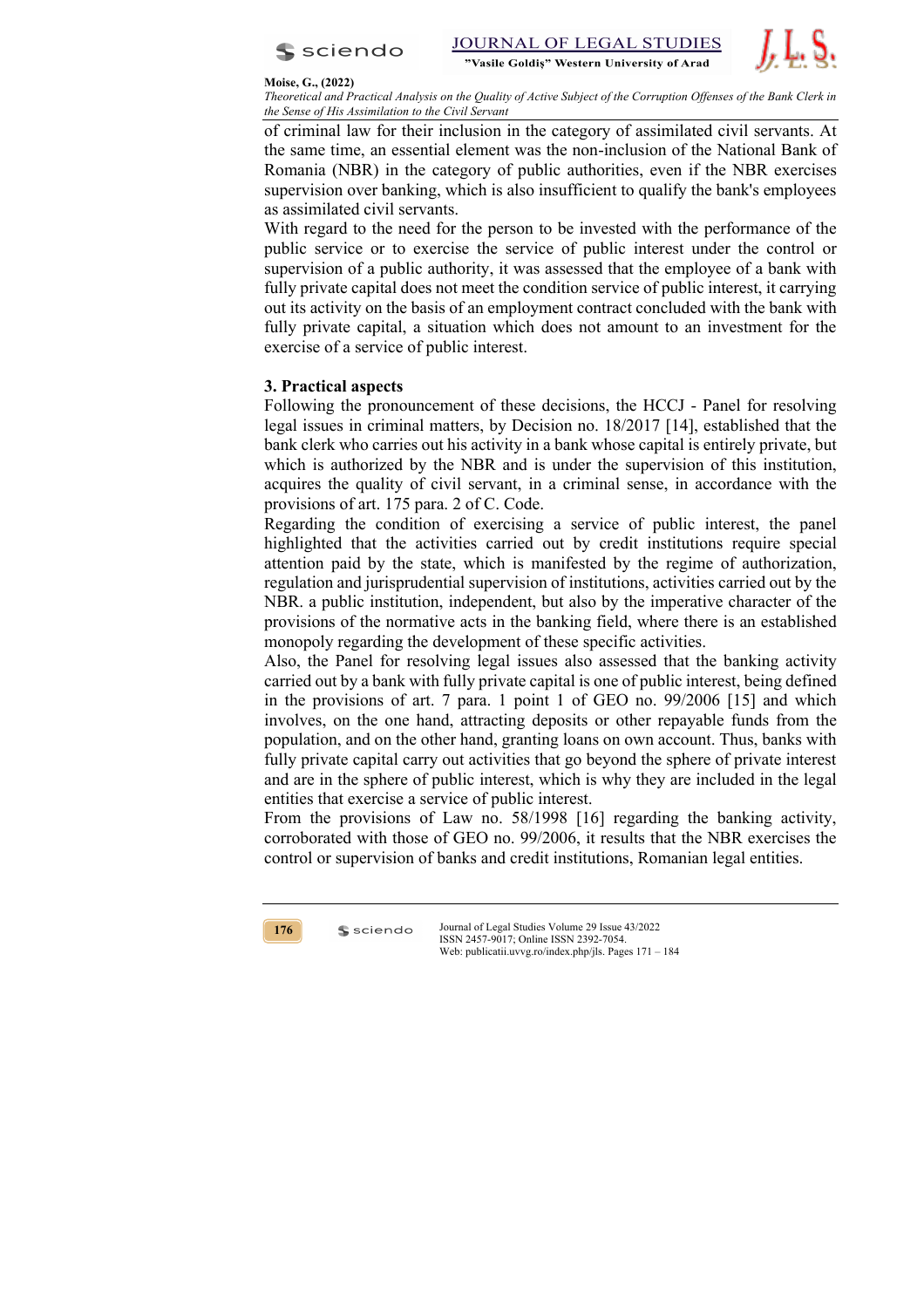

**STUDIES JOURNAL OF LEGAL** 

"Vasile Goldis" Western University of Arad



## **Moise, G., (2022)**

*Theoretical and Practical Analysis on the Quality of Active Subject of the Corruption Offenses of the Bank Clerk in the Sense of His Assimilation to the Civil Servant* 

Thus, they can operate only on the basis of the authorization issued by the NBR, are subject to regulations and orders issued by the NBR, which control and supervise their activity through reports submitted by credit institutions and checks performed by NBR staff, authorized in this regard.

Moreover, credit institutions, Romanian legal entities, have the obligation to allow the NBR staff or independent auditors who perform the inspection access to records, accounts and operations, but also to provide all documents and information related to the administration, internal control and operations of the bank, and if irregularities are found, depending on their severity, the NBR may apply sanctions, up to the withdrawal of the bank's authorization.

Also, from the provisions of Law no. 312/2004 [17] on the status of the NBR shows that it is empowered to issue regulations, to take measures to comply, and in case of non-compliance to apply legal sanctions, to control and verify, based on the information received during the on-site inspections, registers, accounts or any other documents they deem necessary for the performance of their supervisory duties.

In the reasoning of the Decision, the court explained the reasoning on which the decision was based by which the bank clerk, an employee of a bank that is subject to the control of a public authority, can be considered, in a criminal sense, an assimilated civil servant.

Thus, it was considered that, although these provisions concern the way in which the supervision or control of the credit institution is carried out, a legal entity cannot be dissociated between the service provided by the bank official and the activity of the credit institution, in the sense of excluding it from control or supervision of a public authority regarding the performance of a service of public interest, on the grounds that the legal provisions refer only to the legal person or its governing bodies, provided that through the activity carried out by the civil servant the operation of the bank is ensured and achieving the purpose for which it was established.

We find that in the case of the bank clerk the nature of his duties was analyzed in complexity, both in terms of the degree of interest for the company, but also who controls and supervises it to ensure the stability and legality of economic and financial relations protected by applicable regulations. the provisions of the Criminal Code, especially of art. 175 para. 2. Undoubtedly, this issue is important not only in terms of a theoretical qualification but especially in terms of a practical qualification, which helps both the prosecuting authorities and the court to prosecute those who would infringe certain values. protected by criminal law and which would be limited to acts of corruption.

From our point of view, there are two working hypotheses, namely the public nature of the activity of the bank clerk that allows its assimilation into the civil servant and

Journal of Legal Studies Volume 29 Issue 43/2022 **S** sciendo ISSN 2457-9017; Online ISSN 2392-7054. Web: publicatii.uvvg.ro/index.php/jls. Pages 171 – 184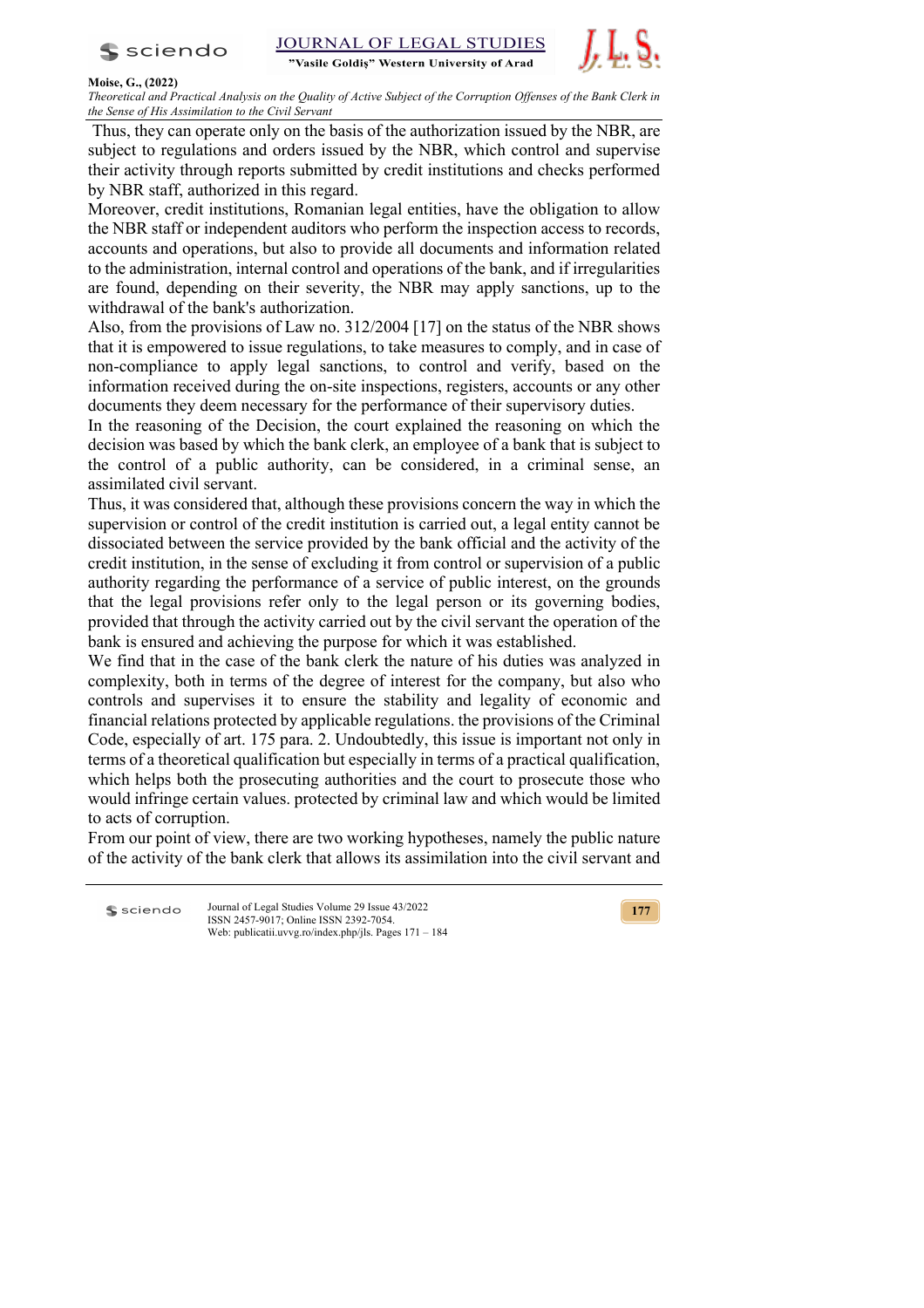



*Theoretical and Practical Analysis on the Quality of Active Subject of the Corruption Offenses of the Bank Clerk in the Sense of His Assimilation to the Civil Servant* 

the qualification of the private banking institution as an institution that serves to satisfy a general interest need of society members. the bank provides a service of public interest within a public interest entity.

Referring to the public character of the activity of the bank clerk, as it is conditioned by the legislator through the provisions of art. 175 para. 2 of the Criminal Code, a detailed analysis of the three legal conditions is required.

The first condition refers to the fact that the bank clerk must be regarded as a person performing a service of public interest. The attributions of this person will be analyzed at least from a theoretical point of view by the report given by the legislator through the provisions of art. 2 lit. m of the Law on Administrative Litigation no. 554/20024 to the phrase "public service". In the spirit of the provisions mentioned by public service, that activity is considered, on the one hand, organized by a public authority, and on the other hand, it is aimed at that activity authorized by the same type of public authority, both situations pursuing a purpose. precisely determined, namely to cover the needs and legitimate public interests of members of society at large. It is observed that the public service is conditioned by the way of organizing and authorizing the state through competent public authorities with a precise determined purpose that responds to public interest as we consider that the banking services respond to the legitimate interests and needs of the general public. Undoubtedly, banking law has a certain public character derived from the interest shown by any state for the organization and conduct of any banking activity provided by the relevant institutions, to cover the general and legitimate needs of the general public. The interest in this field in our country is highlighted by a rigorous legitimate system of authorization, regulation and supervision of this activity by an institution independent of the autonomous public authorities, created by an organic law, namely the NBR.

All the legal norms that make up the legal framework applicable to the banking field are of an imperative character, being of strict interpretation and application, presenting even a "monopoly" character for the National Bank regarding the insurance, supervision, control and regulation of the banking activities carried out by the banking units. credit, regardless of their capital, public, private, or mixed.

The rigor of the legislative system in the financial-banking sector has its origin in the general need of a company and implicitly of the members of this company to guarantee the safety and quality of services provided to customers by those banking institutions that have confidence in operating permits obtained by the NBR.

The need of the banking financial services company is a general one, and the state allows this need to be covered by private or mixed public institutions, but only after a prior approval by the NBR. If we refer to the nature of this need for financial services for a company, we clearly see that the services provided by financial-



 $s$  sciendo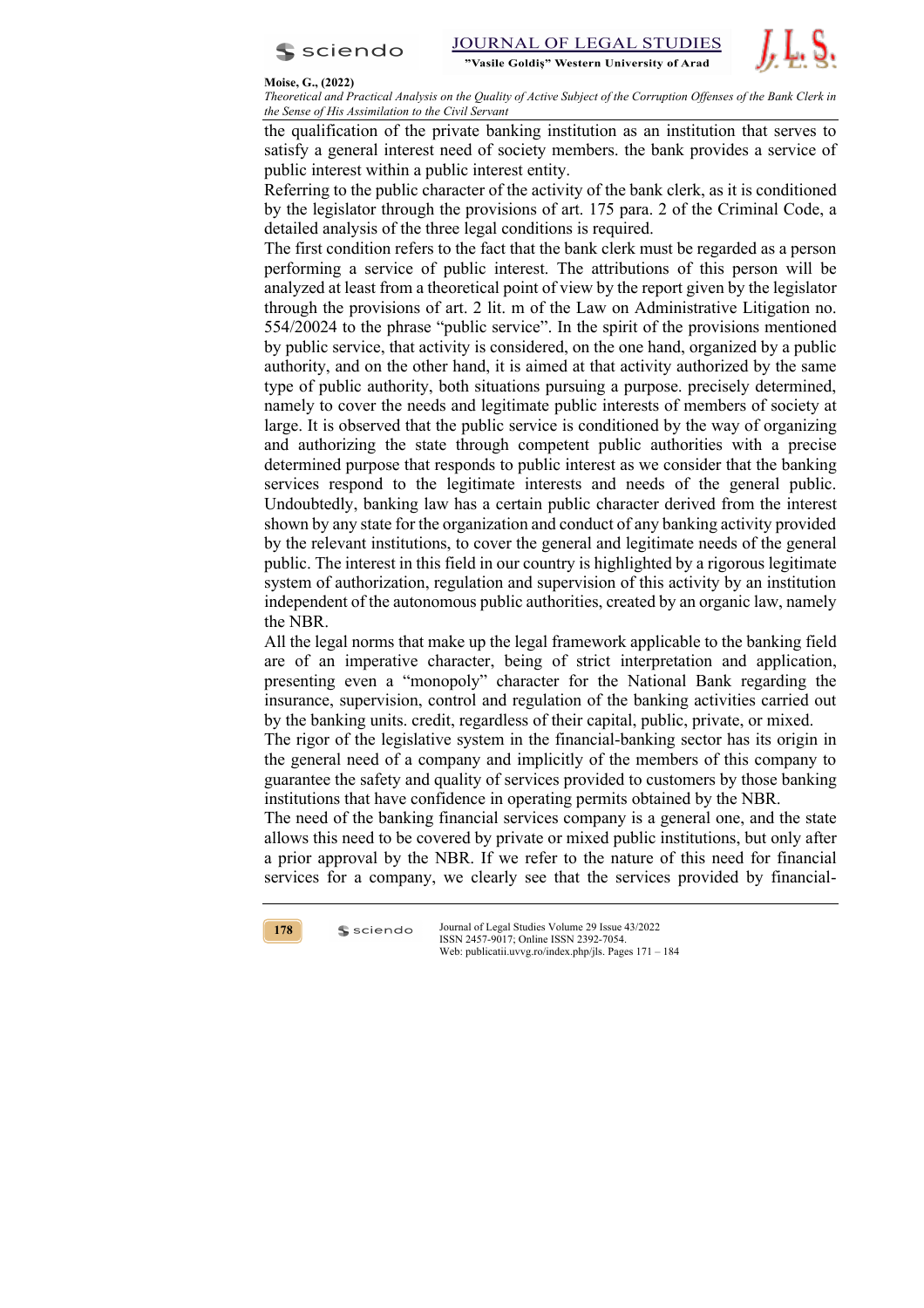

**STUDIES JOURNAL OF LEGAL** 

"Vasile Goldis" Western University of Arad



### **Moise, G., (2022)**

*Theoretical and Practical Analysis on the Quality of Active Subject of the Corruption Offenses of the Bank Clerk in the Sense of His Assimilation to the Civil Servant* 

banking institutions are of general interest to the members of the company, so clearly of public interest, which leads us to the irrefutable conclusion that the worker a bank clerk provides a service of public interest.

The public character of the activity of the bank clerk emerges from the analysis of the provisions of art. 175 para. 2 of C. Code corroborated with Law no. 312/2004 on the Statute of the NBR, Law no. 58/1998 regarding the banking activity, Government Ordinance no. 99/2006 on credit institutions and capital adequacy, Law no. 312/2015 on the recovery of credit intuitions and investment firms, art. 116 of the Romanian Constitution, normative acts in force at the date of pronouncing the decision mentioned by the HCCJ, but also of the European normative acts, such as Directive 59/2014, Directive 82/891, Directive 2001/24 / EC, 2002/47 / EC, 2004/25 / EC, 2005/56 / EC, 2012/30 / EU, 2013/36 / EU, Regulation 1093/2010 and Regulation 648/2012, etc.

The second condition imposed by the criminal legislator in order to find us in the scope of applicability of art. 175 para. 2 of C. Code refers to the fact that the financial-banking institution must be subject to control or supervision over the provision of the public service.

Compared to this provision, it is easy to see that the financial-banking institutions (banks) are entities that carry out their activity only on the basis of the authorization issued by the NBR. This operating license is subject to compliance with NBR regulations and orders regarding the conduct of banking by credit institutions that have a permanent obligation to allow access to NBR officials or independent auditors to perform controls and inspections on banking services and operations. in order to achieve financial stability in a sector of activity so important for all members of society and society as a whole. At the same time, these banking institutions have the obligation to present in the controls and inspections all the documentation regarding the accounts and operations performed and to provide any data requested by the NBR control bodies or independent auditors to guarantee the values protected by law in this field. It should be noted that only the NBR, on the basis of its statute and its internal regulations and acts, can apply any kind of legal sanctions following the controls and monitoring performed at the banking institutions. Banca Națională, as an independent public authority, is the only national forum that imposes through the attributions recognized by the Romanian state the conditions of accreditation, monitoring, sanctioning of credit units that thus become controlled or supervised entities in the spirit of art. 175 para. 2 C. Code as subordinate and public interest entities.

Regarding the third condition regarding the quality of public authority of the body of control or supervision of the banking activity, we find that art. 240 of Law no.

Journal of Legal Studies Volume 29 Issue 43/2022 **S** sciendo ISSN 2457-9017; Online ISSN 2392-7054. Web: publicatii.uvvg.ro/index.php/jls. Pages 171 – 184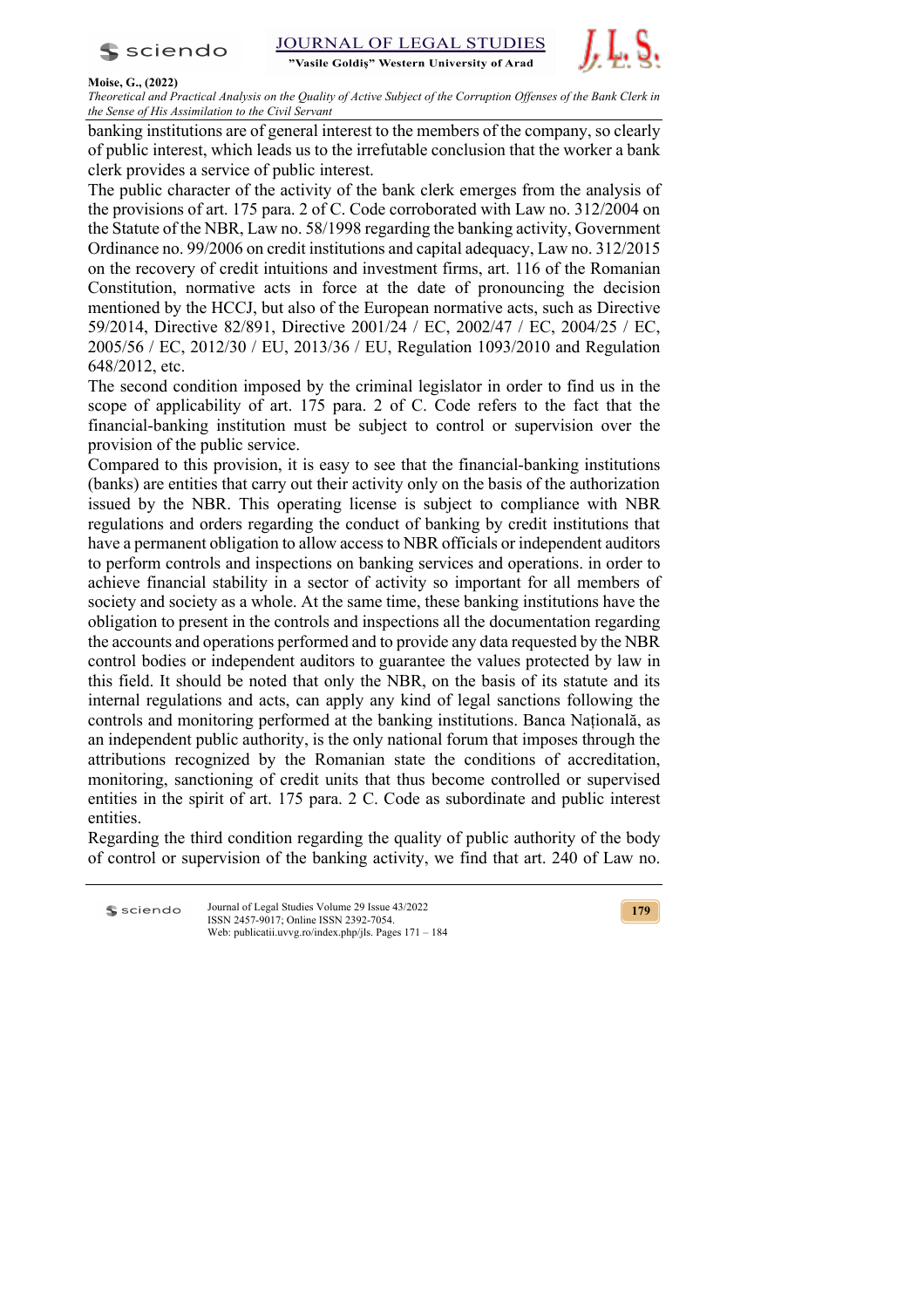



*Theoretical and Practical Analysis on the Quality of Active Subject of the Corruption Offenses of the Bank Clerk in the Sense of His Assimilation to the Civil Servant* 

187/2012 implementing C. Code - Interpretative provisions state that "in application of the provisions of art. 135 of the Criminal Code by public authorities means the authorities expressly provided in Title III, as well as in art. 140 and 142 of the Romanian Constitution, republished".

The Constitution stipulates in Title III, entitled "Public Authorities", that the Parliament, the President of Romania, the Government, the Public Administration and the Judicial Authority are components of the public authorities.

With regard to public administration, it is envisaged that it is composed of the specialized central public administration, legislated in Section 1, which includes the autonomous administrative authorities and the local public administration, legislated in Section 2.

Interpretation of art. 116 of the Romanian Constitution [18] shows us that the specialized central administration consists of subordinated specialized central bodies, which include ministries and other central bodies, and autonomous central specialized bodies, which are not subordinated to other public authorities.

Thus, it is found that in Romania there are two categories of autonomous central authorities, respectively, some mentioned in the Constitution, having constitutional status, which include the People's Advocate (art. 58 - 60), the Supreme Council of National Defense (art. 119 ), The Court of Accounts (art. 140), the Economic and Social Council (art. 141), and others whose birth was carried out by organic law, which includes the Competition Council [19], the National Audiovisual Council [20], the Authority for Financial Supervision [21] or The National Bank of Romania [22].

# **4. Conclusions**

Corroborating the internal provisions with the relevant European provisions, the certainty results that the NBR is the only public authority in Romania for credit institutions. Or, if we analyze the phrase authority of resolution, we notice that from the economy of the provisions of Law no. 312/2015 this authority is defined as a public administrative authority vested with public administrative powers in the field of banking. At the same time, the organic character of the laws on banking activities carried out under the authority and administrative competence of the NBR strengthens the attribute of autonomous public authority of the NBR which allows it not only the regulation of banking and financial activities but also the control and supervision of all units. credit, which allowed the Romanian legislator to qualify the persons who carry out their activity in the structure of banking institutions, regardless of their capital, public or private, that they are civil servants within the meaning of art. 175 para. 2 of the C. Code, a conclusion to which we also agree and which we support.



 $s$  sciendo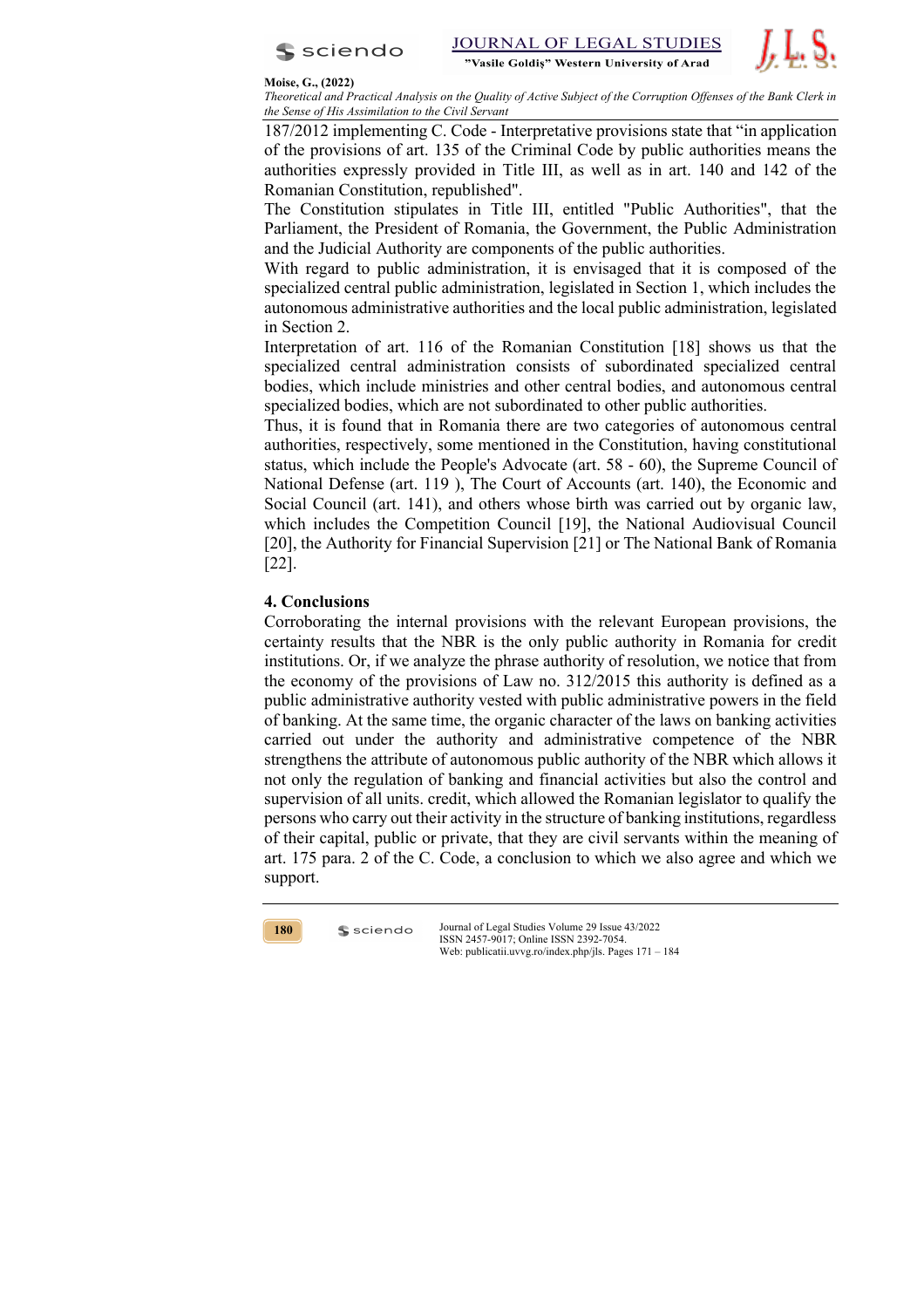

"Vasile Goldis" Western University of Arad



### **Moise, G., (2022)**

*Theoretical and Practical Analysis on the Quality of Active Subject of the Corruption Offenses of the Bank Clerk in the Sense of His Assimilation to the Civil Servant* 

In conclusion, it is noted that the legislator happily adapts the legislation on corruption to everyday reality by overcoming the "purely theoretical barriers" imposed by the legal instrument under which the work is performed by the bank clerk, respectively the civil servant.

Limiting to a purely theoretical projection of the form of the legal employment relationship compared to the employment relationship an impossibility to acquire the quality of active subject of corruption offenses for the first category of workers (bank officials) would be lacking in content or limited in excessively and unjustifiably, the correct qualification given by the criminal prosecution bodies when certain values protected by the criminal law were disregarded or violated by the non-fulfillment, delay or unjustified delay of the acts that they had to perform according to the attributions of service.

The result of the activity of the bank clerk under the aspect of economic, social and cultural importance, but also the area of applicability of this result at a local or national level, represented the main logical-legal hypothesis that was the basis of the new legal configuration of art. 175 para. 2 of the Criminal Code, based on which a person employed as a result of concluding an individual employment contract, who has acquired the quality of a bank clerk is assimilated to a civil servant as defined by the Administrative Code.

Judicial activity in the fight against corruption offenses is greatly facilitated by the new legislation which allows the identification in private of persons who have committed acts of corruption and who, although not having a "pure civil servant" status, acquire the status of active subject of corruption offenses under the conditions of the offenses established by the Criminal Code.

# **Acknowledgments**

The author thanks the anonymous reviewers and editor for their valuable contribution.

# **Funding**

This research received no specific grant from any funding agency in the public, commercial, or not–for–profit sectors.

# **Author Contributions**

The entire article was written by Gheorghe Moise.

# **Disclosure Statement**

The author has not any competing financial, professional, or personal interests fromother parties.

Journal of Legal Studies Volume 29 Issue 43/2022 **S** sciendo ISSN 2457-9017; Online ISSN 2392-7054. Web: publicatii.uvvg.ro/index.php/jls. Pages 171 – 184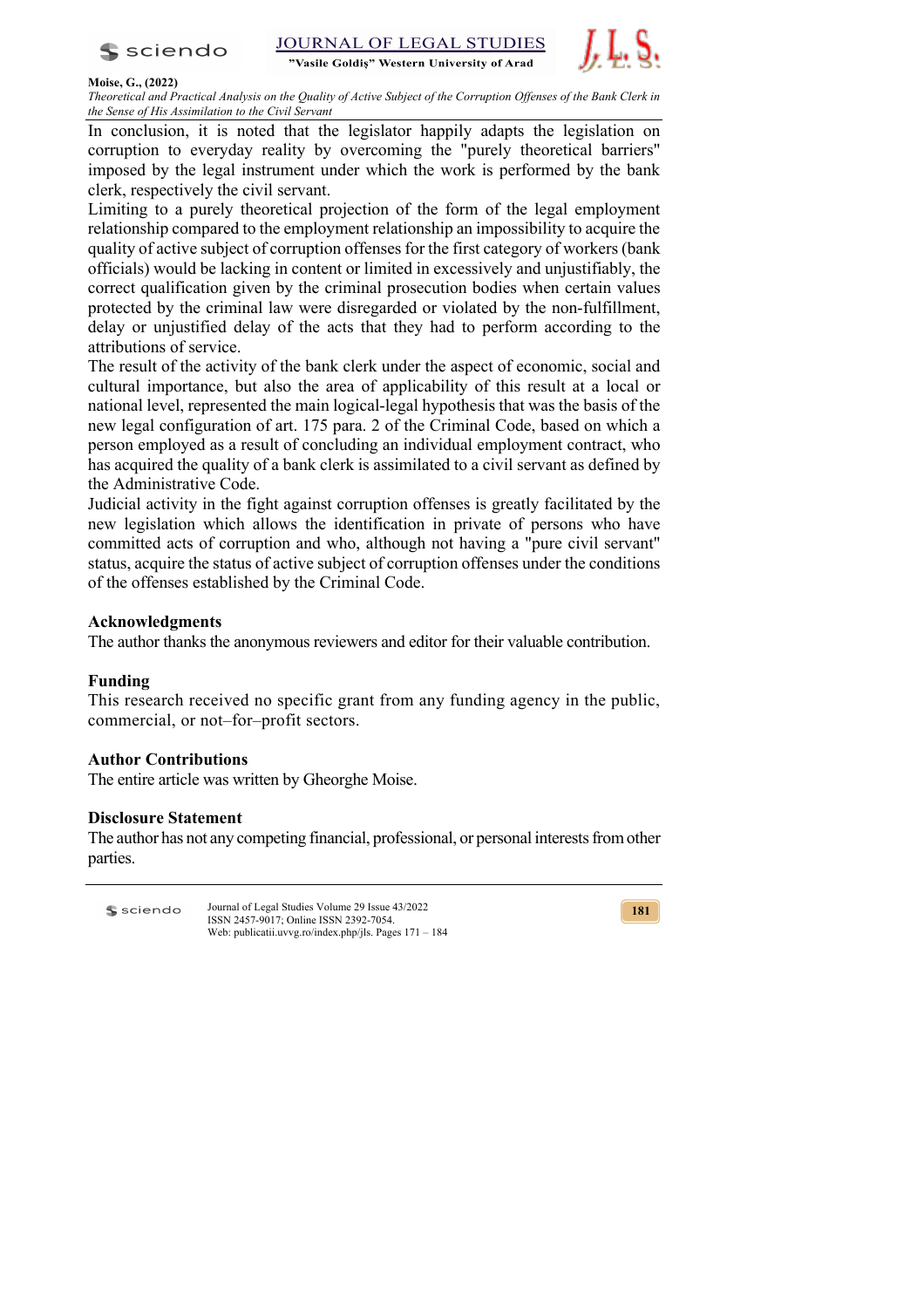



*Theoretical and Practical Analysis on the Quality of Active Subject of the Corruption Offenses of the Bank Clerk in the Sense of His Assimilation to the Civil Servant* 

## **References**

- 1. Bodoroncea, G., Cioclei, V., Kuglay, I., Lefterache, L.V., Manea, T., Nedelcu, I., Vasile, F.M., (2008). Criminal Code, Commentary on articles, ed. 1. Ed. C.H. BECK, Bucharest.
- 2. \*\*\*GEO no. 57/2019 on the Administrative Code, published in the Official Gazette. no. 555 of July 5, 2019, subsequently amended.
- 3. \*\*\*Audiovisual law no. 504 of July 11, 2002, published in the Official Gazette. no. 534 of July 22, 2002, as subsequently amended.
- 4. \*\*\*CCR decision no. 20 of September 29, 2014, published in the Official Gazette. of Romania, no. 766 of October 22, 2014.
- 5. \*\*\*CCR decision no. 489 of June 30, 2016, published in the Official Gazette. of Romania, no. 661 of August 29, 2016.
- 6. \*\*\*CCR decision no. 781 of December 5, 2017, published in the Official Gazette. no. 184 of February 28, 2018.
- 7. \*\*\*CCR decision no. 790 of December 15, 2016, published in the Official Gazette. of Romania, no. 168 of March 8, 2017.
- 8. \*\*\*Cluj Court of Appeal Criminal and Juvenile Section, Decision no. 11 / A of January 9, 2017.
- 9. \*\*\*Competition law no. 21 of April 10, 1996, republished in M. Of. no. 153 of February 29, 2016, subsequently amended.
- 10. \*\*\*GEO no. 37/2011 Published in M. Of. no. 285 of 22.04.2011.
- 11. \*\*\*GEO no. 93 of December 18, 2012, on the establishment, organization and operation of the Financial Supervisory Authority, published in the Official Gazette. no. 874 of December 21, 2012, subsequently amended.
- 12. \*\*\*GEO no. 99 of December 6, 2006, on credit institutions and capital adequacy, published in the Official Gazette. no. 1027 of December 27, 2006.
- 13. \*\*\*HCCJ Criminal Section, Decision no. 1919/2014.
- 14. \*\*\*HCCJ Panel for resolving legal issues in criminal matters, Decision no. 18 of May 30, 2017.
- 15. \*\*\*Law no. 312 of June 28, 2004, on the Statute of the National Bank of Romania, published in the Official Gazette. no. 582 of June 30, 2004, subsequently amended.
- 16. \*\*\*Law no. 312 of June 28, 2004, on the Statute of the National Bank of Romania, published in the Official Gazette. no. 582 of June 30, 2004, subsequently amended.
- 17. \*\*\*Law no. 53 of January 24, 2003, on the Labor Code, republished, published in the Official Gazette. no. 345 of May 18, 2011, as subsequently amended.
- 18. \*\*\*Law no. 58 of March 5, 1998, regarding the banking activity, republished in M. Of. no. 78 of January 24, 2005.
- 19. \*\*\*The Criminal Code, adopted by Law no. 286 of July 17, 2009, was published in the Official Gazette. no. 510 of July 24, 2009, as subsequently amended.
- 20. \*\*\*The Romanian Constitution of November 21, 1991, amended and supplemented by the Law on the revision of the Constitution no. 429/2003, published in the Official Gazette. no. 767 of October 31, 2003.
- 21.www.cdep.ro
- 22.www.sintact.ro

 $s$  sciendo

**182**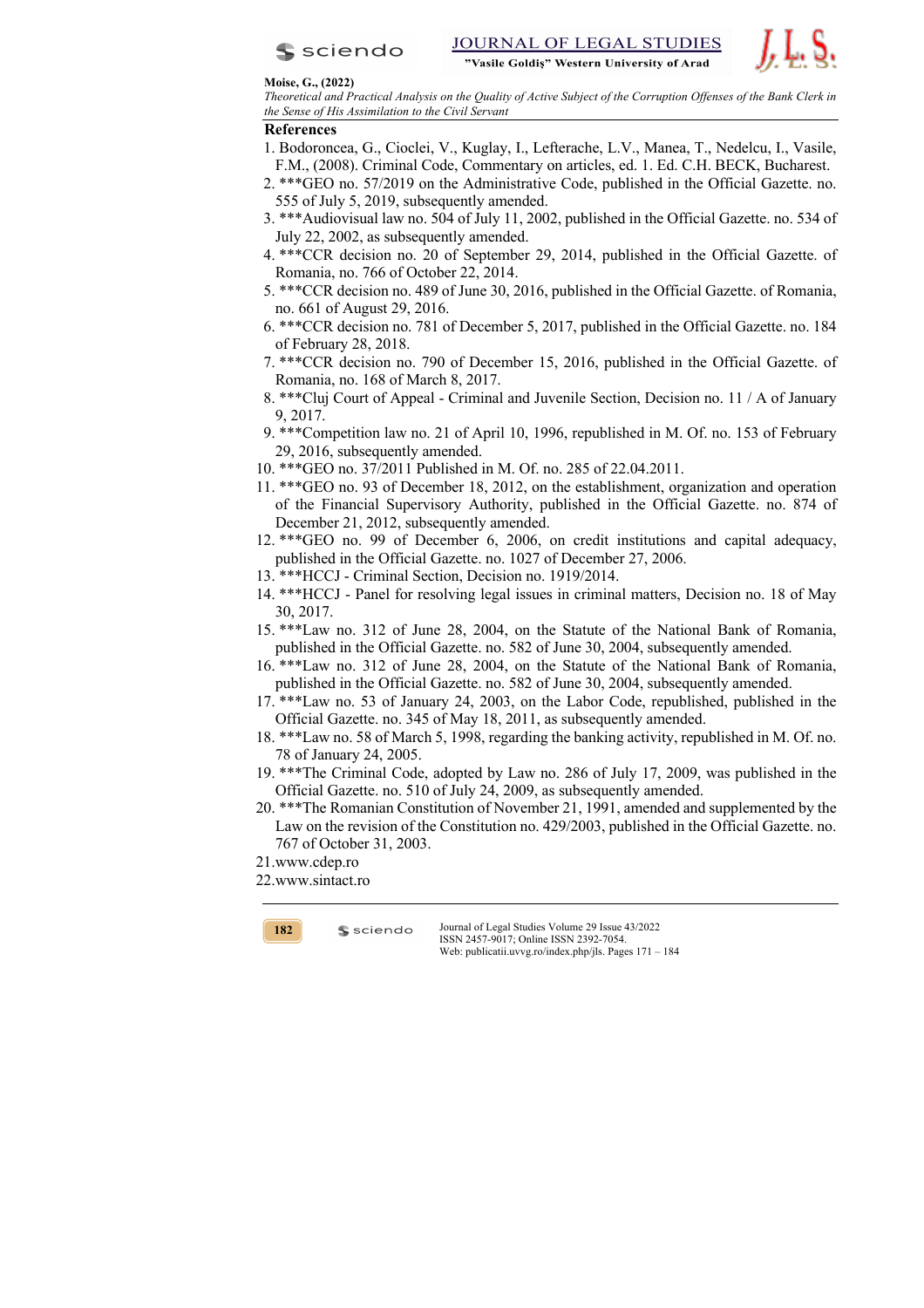

"Vasile Goldiș" Western University of Arad



## **Moise, G., (2022)**

*Theoretical and Practical Analysis on the Quality of Active Subject of the Corruption Offenses of the Bank Clerk in the Sense of His Assimilation to the Civil Servant* 

# **Notes:**

[1] The Criminal Code, adopted by Law no. 286 of July 17, 2009, published in the Official Gazette no. 510 of July 24, 2009, as subsequently amended.

[2] http://www.cdep.ro/comisii/suasl\_justitie/pdf/2018/rd\_0418.pdf accessed on 21.04.2022. [3] CCR decision no. 781 of December 5, 2017, published in the Official Gazette no. 184 of February 28, 2018.

[4] Law no. 53 of January 24, 2003, on the Labor Code, republished, published in the Official Gazette no. 345 of May 18, 2011, as subsequently amended.

[5] GEO no. 57/2019 on the Administrative Code, published in the Official Gazette no. 555 of July 5, 2019, as subsequently amended.

[6] CCR decision no. 20 of September 29, 2014, published in the Official Gazette no. 766 of October 22, 2014.

[7] CCR decision no. 790 of December 15, 2016, published in the Official Gazette no. 168 of March 8, 2017.

[8] CCR decision no. 489 of June 30, 2016, published in the Official Gazette no. 661 of August 29, 2016.

[9] Georgiana BODORONCEA, Valerian CIOCLEI, Irina KUGLAY, Lavinia Valeria LEFTERACHE, Teodor MANEA, Iulia NEDELCU, Francisca Maria VASILE, Criminal Code, Commentary on articles, ed. 1, Ed. C.H. BECK, Bucharest, 2014, p. 619.

[10] Ibidem, p. 619.

[11] Cluj Court of Appeal - Criminal and Juvenile Section, Decision no. 11 / A of January 9, 2017, available on www. sintact.ro consulted on 21.04.2022.

[12] HCCJ - Criminal Section, Decision no. 1,919 / 2014, available on https://www.scj.ro/1093/Detalii-

jurisprudenta?customQuery%5B0%5D.Key=id&customQuery%5B0%5D.Value=119761, accessed on 22.04.2022.

[13] Published in the Official Gazette no. 285 of 22.04.2011.

[14] HCCJ - Panel for resolving legal issues in criminal matters, Decision no. 18 of May 30, 2017, published in the Official Gazette no. 545 of July 11, 2017.

[15] GEO no. 99 of December 6, 2006, on credit institutions and capital adequacy, published in the Official Gazette no. 1027 of December 27, 2006.

[16] Law no. 58 of March 5, 1998, regarding the banking activity, republished in Official Gazette no. 78 of January 24, 2005.

[17] Law no. 312 of June 28, 2004, on the Statute of the National Bank of Romania, published in the Official Gazette no. 582 of June 30, 2004, subsequently amended.

[18] The Romanian Constitution of November 21, 1991, amended and supplemented by the Law on the revision of the Constitution no. 429/2003, published in the Official Gazette no. 767 of October 31, 2003.

[19] Competition law no. 21 of April 10, 1996, republished in Official Gazette no. 153 of February 29, 2016, as subsequently amended.

[20] Audiovisual law no. 504 of July 11, 2002, published in the Official Gazette no. 534 of July 22, 2002, as subsequently amended.

Journal of Legal Studies Volume 29 Issue 43/2022 **S** sciendo ISSN 2457-9017; Online ISSN 2392-7054. Web: publicatii.uvvg.ro/index.php/jls. Pages 171 – 184